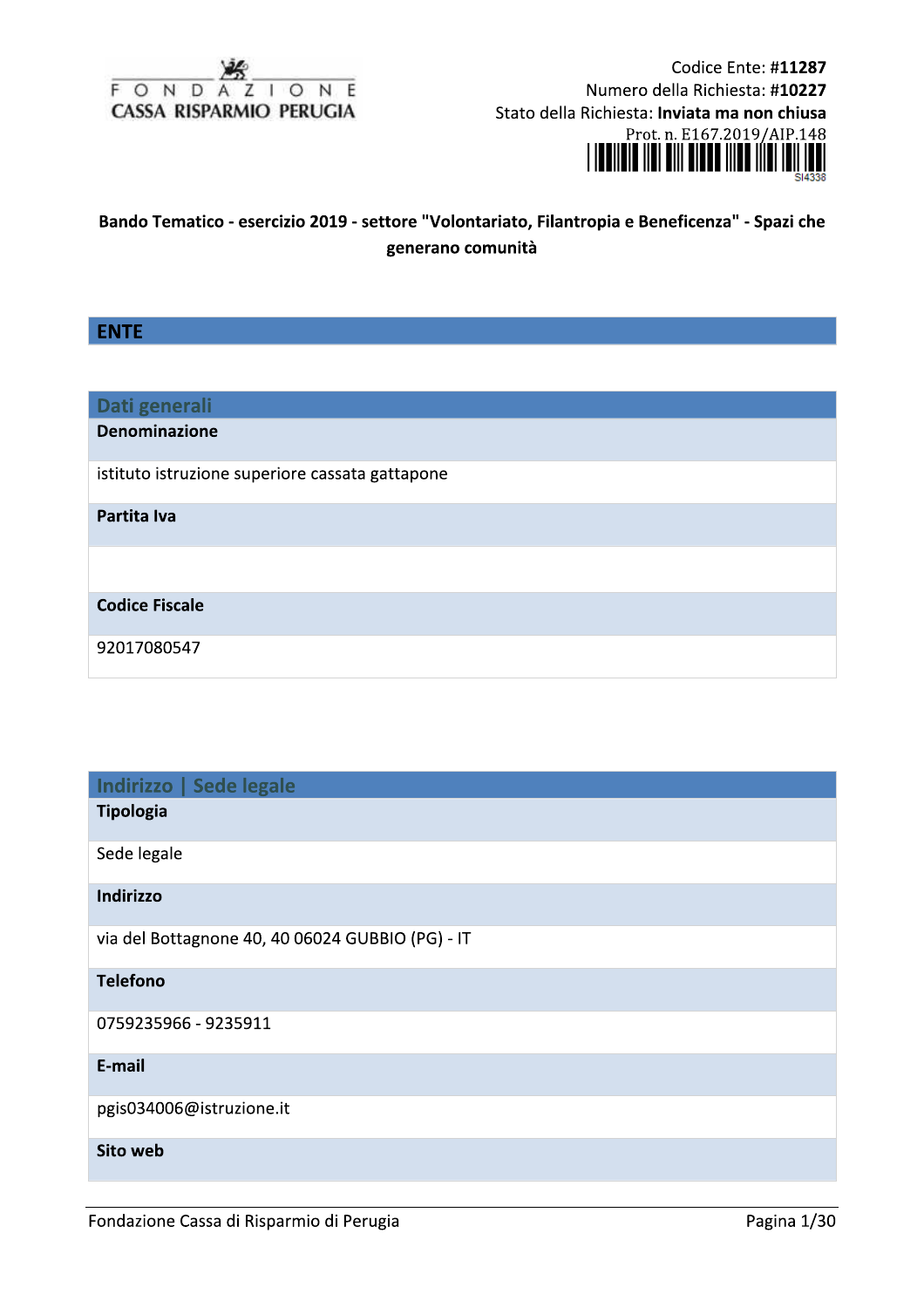# **PROGETTO**

### Dati generali

#### **Titolo del progetto**

GenerAzioni. Il teatro come modo per creare legami e costruire comunità

#### Breve descrizione del progetto

GenerAzioni ha come luogo l'aula magna dell'Istituto Gattapone di Gubbio, attualmente sottoutilizzato dalla stessa scuola, spazio da rigenerare con azioni, animazione e attrezzature, in vista di una fruizione allargata alla città in orario extrascolastico. Il soggetto richiedente è la scuola polo IIS "Cassata-Gattapone" che coinvolgerà i ragazzi delle scuole superiori di Gubbio e dei comuni della fascia appenninica limitrofa e gli insegnanti del territorio. Partner attivi e partecipi del progetto sono alcune associazioni di volontariato sociale e di approfondimento culturale, radicate, stabili nella zona, con un alto numero di iscritti (Settimana del Libro di Gubbio, Università della Terza Età di Gubbio, Ad Ensem di Scheggia), unitamente ai Comuni di Gubbio e di Scheggia. Perno del progetto è la relazione tra diverse generazioni: una collaborazione e una condivisione per mescolare età, provenienze, interessi e per generare convivenza, scambio, conoscenza, accoglienza, trasformazione, offerta, apertura, inclusione, immedesimazione nell'altro. È per tutti questi aspetti che lo strumento scelto per far nascere e crescere questo tipo di relazione sarà la pratica teatrale. Nessun' altra arte come il teatro richiede l'impiego totale della persona -a livello fisico, intellettivo, emotivo e spirituale-insieme ad altre persone e per altre persone. Nessun'altra arte somiglia così tanto alla costruzione di una comunità. Tutto questo a partire da un luogo fisico e simbolico che è pubblico per eccellenza: la scuola, agorà in cui si incontrano tutti quelli che abitano in uno stesso territorio. Spazio grande a vocazione corale, quello dell'aula magna, che è attualmente in sofferenza poiché è dislocata rispetto alla sede centrale e poco attrezzata. Il progetto GenerAzioni vuole renderla più fruibile e piena di vita, animata da tanti giovani, adulti e anziani, attraverso il teatro e le sue prove, i reading e le messe in scena, la scrittura e la drammaturgia, la scenografia, le luci, la musica e la produzione di un video del laboratorio di comunità che ambisce ad andare più in là dei sei mesi previsti per il progetto.

#### **Settore**

#### Volontariato, filantropia e beneficenza

#### Bisogni e problemi affrontati nel progetto

Oggi siamo nel bel mezzo di un vero e proprio mutamento antropologico dettato dalla potentissima rivoluzione tecnologica. Le parti sociali e gli individui sono soli, distanti e angosciati, quando non incattiviti e impauriti. Occorre trovare i punti di contatto. Occorre capire che quello che spinge un ragazzo a condividere la propria vita in un social è lo stesso bisogno che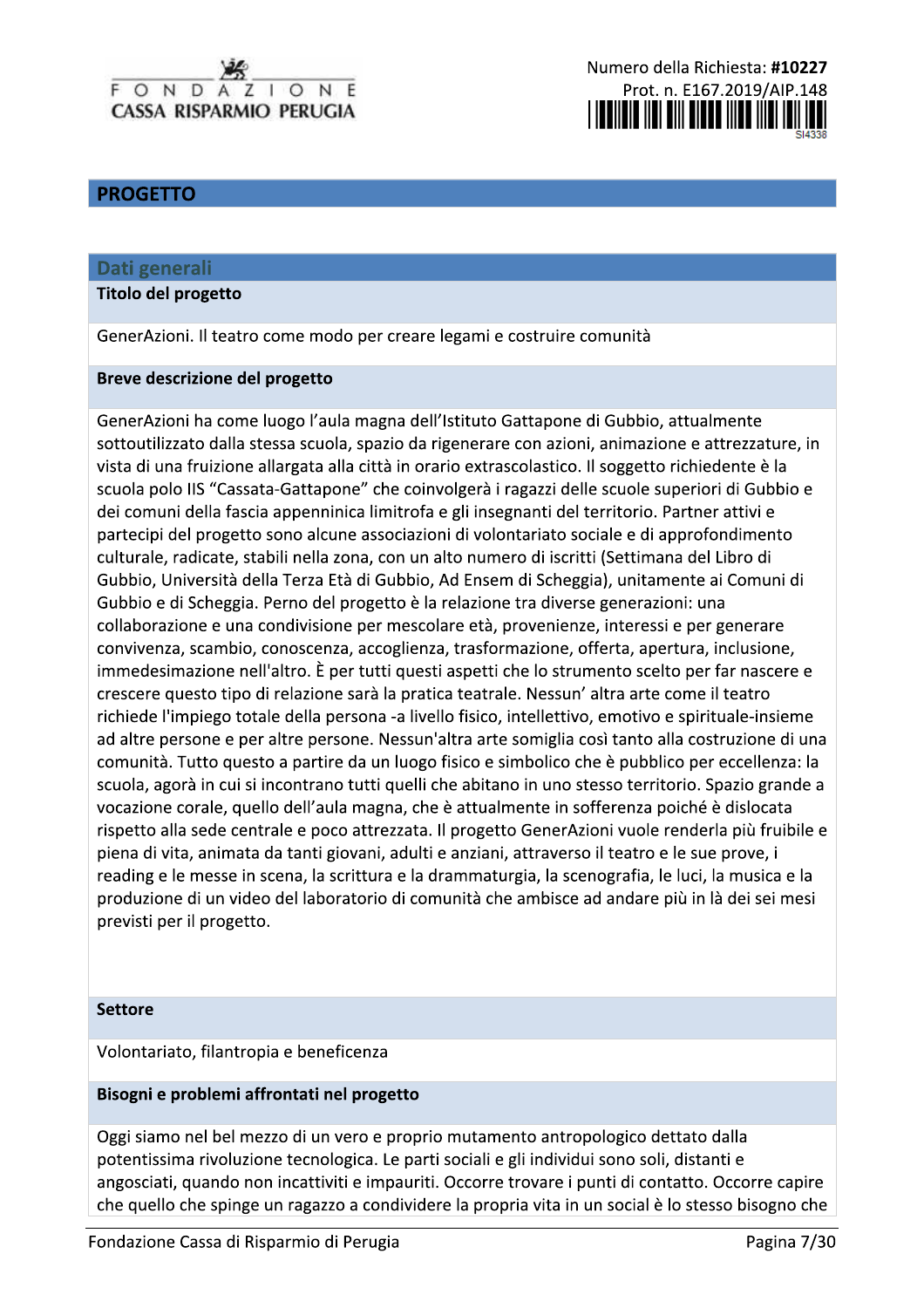

spingeva suo nonno a parlare, le sere d'estate, con i suoi coetanei. Occorre osservare bene su quali vuoti e su quali mancanze si sono inseriti i social. L'impulso a condividere una storia in Instagram è lo stesso che spingeva in passato gli adulti a incontrarsi tutte le sere nello stesso posto e parlare per ore. Il problema è il risultato. Il problema è che tale impulso non viene in alcun modo soddisfatto nell'atto di pubblicare un selfie o una frase. Quel bisogno, quel desiderio, quell'urgenza trovano piena soddisfazione solo nella relazione al presente, in presenza e compresenza. Questo territorio, è vero, ha numerose associazioni di vario tipo che cercano di arricchire la vita comunitaria, purtroppo tra le varie iniziative c'è poca comunicazione reciproca. Si è restii a mettersi in rete, le associazioni sono gelose (o orgogliose) delle proprie identità, c'è poca disponibilità allo scambio e alla cooperazione. Gli stessi luoghi di ritrovo sono spesso rigidamente separati per fasce d'età o per interesse: club per i giovani, associazioni culturali a tema e centri di vita sociale per adulti e anziani, società sportive o ricreative, parrocchie, pro-loco... Ciascuno secondo la propria linea meridiana, per dirla con il Censis, che, in una società granulare e frammentata come quella italiana di oggi, significa spesso costruzione di recinti difficilmente superabili. Come mettere veramente in relazione giovani e anziani? Non si tratta di negare ai giovani l'uso dei cellulari, ma di offrire loro qualcosa di meglio. Allo stesso modo non si tratta di offrire agli anziani una generica attività ricreativa per fargli passare un po' del tempo che gli resta, ma di offrire loro spazi e modi adeguati per riversare nella comunità la loro esperienza. E si tratta di assegnare agli adulti, tra giovani ed anziani, il compito di ricucire lo strappo.

# Obiettivi del progetto

Gli adulti non sono né al di qua né al là dell'attuale mutazione antropologica, ma al centro esatto; portano in sé qualcosa degli anziani e qualcosa dei giovani, qualcosa del prima e qualcosa del dopo. Si tratta allora di far vivere insieme giovani, adulti e anziani. Scopo del progetto: la convivenza, è per questo che ci si appella al teatro. Tutte le persone subiscono una trasformazione durante il percorso teatrale. Non diventano diverse, non cambiano. Piuttosto cominciano a somigliare di più a sé stesse. Il lavoro proposto richiede un doppio viaggio, un viaggio di andata e ritorno. Un viaggio di andata verso l'altro e di ritorno verso sé stessi. Non altrimenti possono avvenire scambi veri, né si può sperare di costruire una comunità più giusta, più sana e inclusiva. Non quindi integrare i margini, ma portare i margini stessi al centro. Questo l'obiettivo del progetto: da una parte i giovani, dall'altra gli anziani. I margini della vita: chi è arrivato da poco e chi tra poco se ne andrà. Sono due gruppi di persone che avrebbero molto da dirsi ma nel bel mezzo del ponte c'è una frattura: gli adulti. Il progetto vuole sanare quella frattura, vuole intessere la relazione tra i margini passando dal centro. Altrimenti continueremo a parlare di due gruppi ben distinti: i giovani e gli anziani da una parte (gli "improduttivi"), gli adulti (i "produttivi") dall'altra. Come dire: i deboli e i forti. Coloro che subiscono e coloro che comandano. Quelli che reagiscono e quelli che agiscono. Obiettivo: generare azioni intergenerazionali. Mettere in contatto questi tre poli della società. Farli convivere, farli agire insieme, metterli nelle condizioni di offrire ognuno il proprio tesoro. Tre coordinate: x, y, z. Tre come quelle degli assi cartesiani nello spazio, se si vuole avere spessore. Tre come quelle che compongono il tempo: passato, presente, futuro. Anziani, adulti, giovani in una collaborazione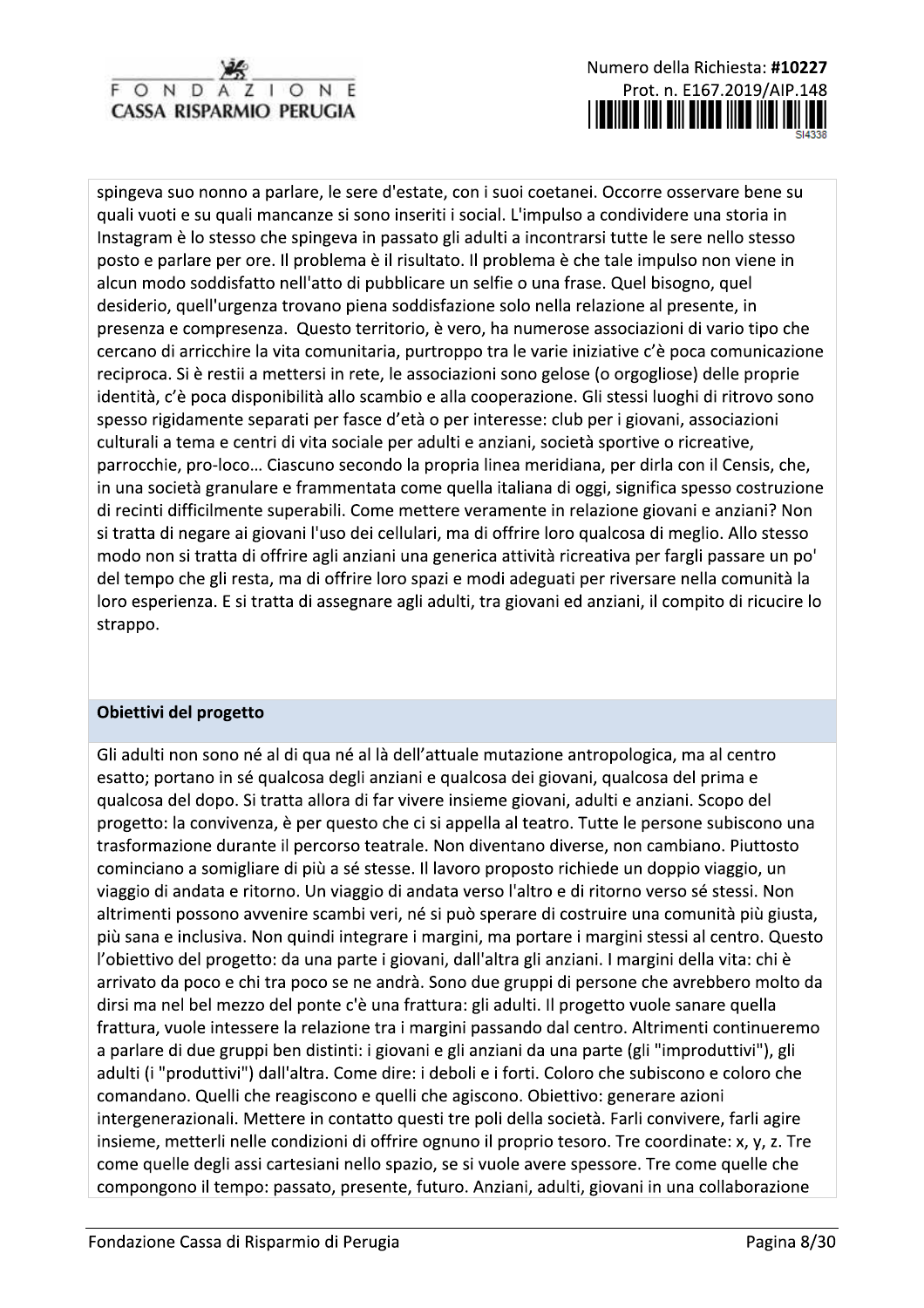duratura tra istituzioni e associazioni, in un luogo dove tutti volontariamente scelgono d' incontrarsi senza distinzione di ceto, di razza, di età, di genere: la scuola con la sua aula magna.

duratura tra istituzioni e associazioni, in un luogo dove tutti volontariamente scel<br>incontrarsi senza distinzione di ceto, di razza, di età, di genere: la scuola con la su<br>**Area geografica di riferimento**<br>Il progetto inve duratura tra istituzioni e associazioni, in un luogo dove tutti volontariamente scelgono d'<br>incontrarsi senza distinzione di ceto, di razza, di età, di genere: la scuola con la sua aula magna<br> **Area geografica di riferimen** incontrarsi senza distinzione di ceto, di razza, di età, di genere: la scuola con la sua aula magna.<br> **Area geografica di riferimento**<br>
Il progetto investirà una zona più vasta di quella dei due Comuni e delle associazioni provengono da tutta l'ampia zona pedemontana circostante, tra l'altro notoriamente depressa non solo economicamente, ma anche povera di stimoli e sollecitazioni culturali perché isolata. mal collegata e con popolazione anziana.

provengono da tutta l'ampia zona pedemontana<br>non solo economicamente, ma anche povera di :<br>mal collegata e con popolazione anziana.<br>**Forme di comunicazione previste nel progetto**<br>COMUNICATI STAMPA, CONFERENZA STAMPA, (<br>INV ENZA STAMPA, GIORNATA STUDI, INAUGURA mon solo economicamente, ma anche povera di sumoni e soliecitazioni culturali perche isolata,<br>
mal collegata e con popolazione anziana.<br>
Forme di comunicazione previste nel progetto<br>
COMUNICATI STAMPA, CONFERENZA STAMPA, G . SITO INTERNET. SOCIAL NETWORK (Facebook. e povera di stimoli e soliecitazioni culturali perche<br>ana.<br>I progetto<br>N STAMPA, GIORNATA STUDI, INAUGURAZIONE/E<br>INER, SITO INTERNET, SOCIAL NETWORK (Faceboc<br>el quale si svolgeranno le attività progettuali<br>Gubbio, è di prop twitter). TARGA

### Dati aggiuntivi

### Informazioni relative all'immobile nel quale si svolgeranno le attività progettuali

importante per la comunità tutta, u ${\sf culturali}.$ <br>Risultati attesi ${\sf Fondazione}$  Cassa di Risparmio di Per L'immobile, sito in viale Parruccini a Gubbio, è di proprietà della provincia di Perugia ed è utilizzato sin dalla sua costruzione (anno 1974) come edificio scolastico che ha ospitato prima **Dati aggiuntivi**<br> **Informazioni relative all'immobile nel quale si svolgeranno le attività progettuali**<br>
L'immobile, sito in viale Parruccini a Gubbio, è di proprietà della provincia di Perugia ed è<br>
utilizzato sin dalla merciale e Professionale). Dall'anno scolastico 2014 - 2015, previa delibera della regione Umbria in merito alla **Informazioni relative all'immobile nel quale si svolgeranno le attività progettuali<br>
L'immobile, sito in viale Parruccini a Gubbio, è di proprietà della provincia di Perugia ed è<br>
utilizzato sin dalla sua costruzione (ann** ento tra i pre-esistenti ITI Sperimentale e IIS "M.  $\parallel$ Gattapone" e avente sede centrale in via del Bottagone, 40 a Gubbio. La struttura è stata negli ultimi anni fatta oggetto di interventi di manutenzione ordinaria e straordinaria, in assenza di vincoli monumentali e/o paesaggistici. La struttura di viale Paruccini è al momento sottoutilizzata, in quanto non più sede centrale e quindi priva di autonoma segretaria amministrativa.  $\|$ e l'idea di utilizzare la grande aula magna presente (circa 300 mg.) per le attività previste nel progetto ha come finalità quella di valorizzare, anche in orario extrascolastico, uno spazio importante per la comunità tutta, utilizzabile in piena flessibilità per iniziative formative e culturali.

Risultati attesi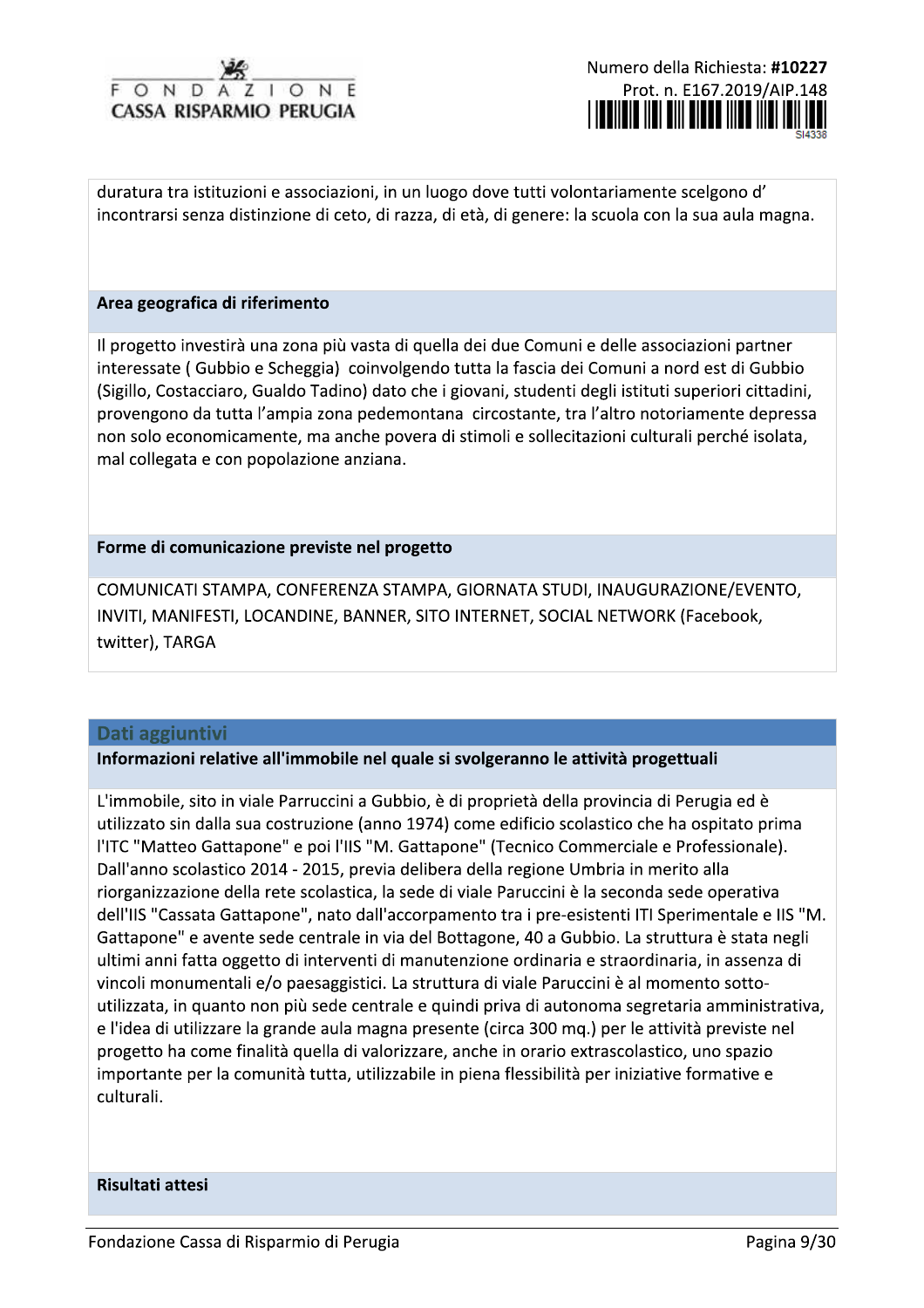

Uno spazio-mondo-teatro, attrezzato per servire e aver cura dell'incontro tra giovani, adulti, anziani. Uno spazio comune, fisico e concreto, che sia "luogo" vivo e vissuto non solo nell'ambito di questo progetto, ma anche in vista di attività future. Un centro irradiante da cui testimoniare della vitalità e dell'energia che tutte le età hanno soprattutto se si rispettano, si parlano, si raccontano come avviene nello spazio scenico. Una zona franca dove le appartenenze non pesino al punto di limitare o negare il rapporto con l'altro, simile o diverso che sia; un crocevia e un luogo di scambio di esperienze diverse con diversi linguaggi, ricodificati ed espressi attraverso la parola detta, la parola letta, il movimento, il canto, la musica. In scena: appunto il teatro. E il gioco del teatro chiama non solo gli attori sulla scena, ma anche gli spettatori in sala, rieducandoli ad una percezione, ad uno sguardo e visione "altra". In realtà ognuno è un po' attore e un po' spettatore, nel rapporto essenziale e intimo tra il far vedere e il veder fare, tra l'agire e il percepire. Educare lo spettatore al vedere in prossimità, alla precisione dei gesti, alla presenza dei corpi riabitua alla concretezza della realtà, che non è l'astrattezza virtuale degli schermi, e predispone ai legami sociali.

## Impatto sociale del progetto sul territorio

La speranza è quella di ricucire lo strappo che spesso viene a crearsi tra le generazioni, con un laboratorio lungo che è aperto a tutti, giovani, adulti, anziani, ognuno con i propri limiti. Che questi limiti siano grandi o piccoli poco importa, dal momento che ogni comunità fonda la sua forza sulla consapevolezza dei propri limiti. E' qualcosa che ha a che vedere con la consapevolezza e l'accettazione profonda di sé stessi, del mondo e degli altri. Ciò che nella vita di tutti i giorni è motivo di vergogna o di disprezzo, in teatro diventa la pietra angolare della persona stessa. Come entrare in un mondo capovolto, a testa in giù. Un mondo nel quale la propria umanità più preziosa la si trova nel non seguire ciecamente i canoni di una società che ci vuole in continua competizione, interessati solo ed esclusivamente al vincitore, al primo. In teatro tutto si rovescia, la competizione scompare, così come scompare il concetto di errore, stortura, sbaglio, deformazione. La scuola ha la responsabilità di riaffermare questa antica pedagogia utilizzando tutti i mezzi e tutti i linguaggi. I reading, le lezioni spettacolo intermedie e gli spettacoli finali in programma ad aprile nei teatri comunali di Gubbio e di Scheggia porteranno all'esterno quello che si è vissuto all'interno dello spazio-teatro scolastico. Per documentare la lunga fase semestrale del percorso laboratoriale teatrale con i tanti soggetti nelle sue varie fasi e dinamiche, un video testimonierà i momenti più intensi e significativi dell'esperienza. Infine all'interno dei foyer dei teatri comunali verrà allestita una mostra di documentazione con foto e schizzi per ampliare la risonanza dell'esperienza.

### Aspetti innovativi

Il teatro in questo percorso viene utilizzato come strumento di conoscenza di sé stessi e dell'altro. Tutta la persona è coinvolta in questo processo. È coinvolto il corpo in quanto primo strumento di relazione. Il corpo che agisce, che reagisce, che tocca, che si lascia toccare, che sente e si sente, che guarda, si guarda e si lascia guardare. È coinvolta l'intelligenza in quanto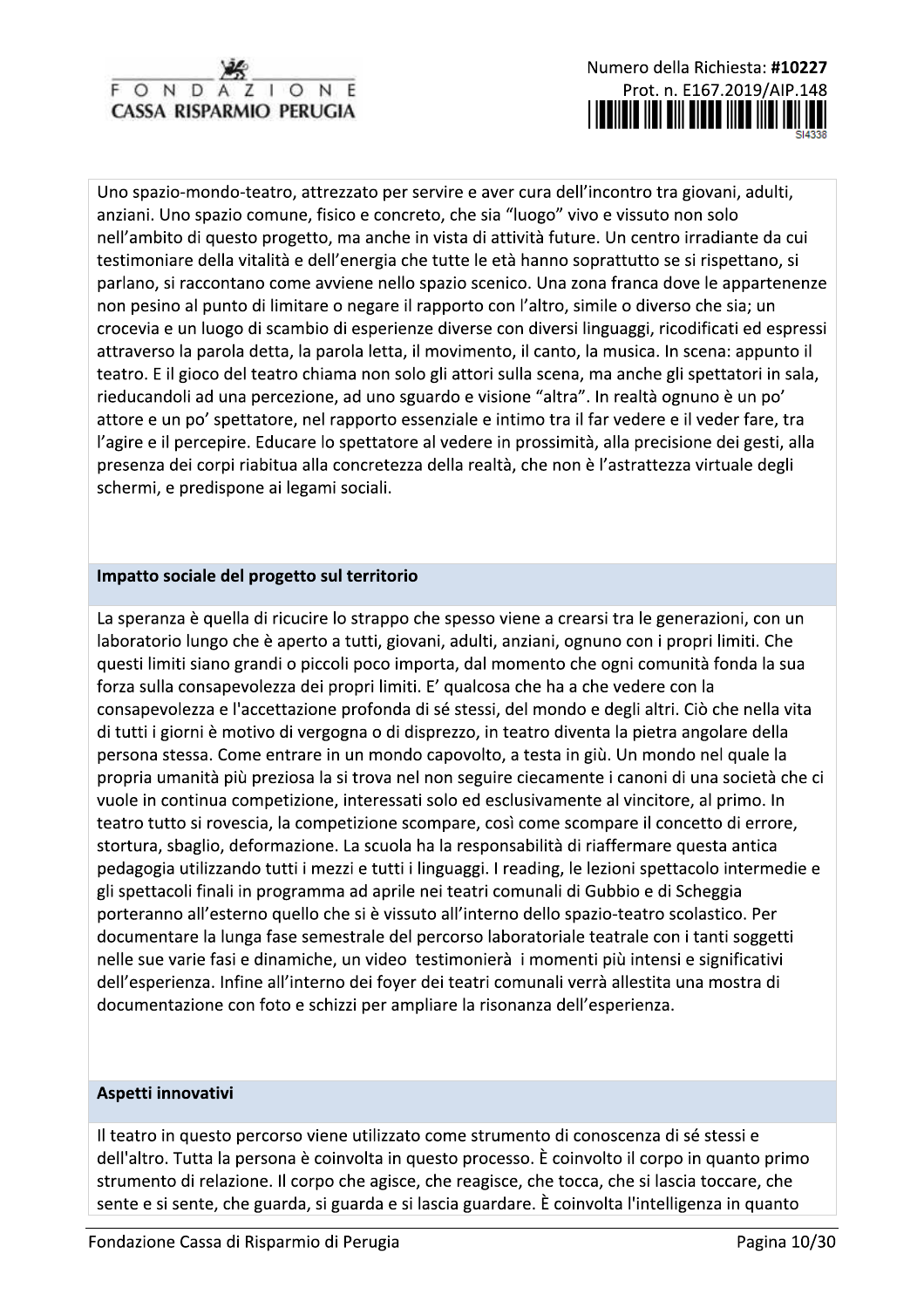

capacità di leggere tra le righe, di comprendere il circostante non tanto per analizzarlo quanto per scoprirlo e conoscerlo. È coinvolta la sfera emotiva in quanto primo strumento utile a ricevere le istanze dell'altro senza frapporre giudizi o pregiudizi. È coinvolta la parte spirituale (senza dover precisare se appartenente o meno ad una fede) in quanto aspirazione all'oltre, a ciò che la mente non riesce a catalogare, all'invisibile che ci unisce. In teatro è l'unicità a venire in primo piano, un'unicità data soprattutto da quelli che consideriamo nostri limiti e che, invece, sono proprio le caratteristiche che fanno di ognuno di noi esseri unici e irripetibili. I modelli, sostanzialmente, svaniscono per dare spazio alla pluralità, alla diversità, alla ricchezza multiforme della vita che ogni comunità inclusiva e aperta contiene ed esprime. In un periodo storico in cui nulla sempre esistere senza che lo si condivida, le persone hanno bisogno di una condivisione reale, non filtrata da uno schermo. Hanno l'urgenza, più o meno conscia, di donare sé stessi in un atto vitale e, soprattutto, in un tempo di presenza e compresenza. Il tempo che gli anziani conoscono, il tempo che gli adulti hanno cominciato a dimenticare, il tempo di cui i giovani hanno un bisogno estremo. Di tutto ciò si terrà conto per arrivare allo spettacolo finale.

Il tema dello spettacolo sarà il tema stesso del progetto. Si parlerà di incontri generazionali. Anzi, per la precisione, si assisterà all'incontro di diverse generazioni che convivono in un atto creativo. Sarà un dono per chi lo riceverà e, immediatamente, per chi lo offrirà. In poche parole: uno scambio. Lo spettacolo nascerà dal laboratorio stesso. Ovvero sarà cucito addosso a quei partecipanti che vorranno andare in scena. Sarà creato ad hoc, sotto ogni punto di vista. Se sarà evidente che un determinato testo teatrale potrà aiutare il processo e il percorso, lo si utilizzerà. Altrimenti si procederà ad una scrittura originale. O, ancora, si comporranno le due cose: una parte di testo e/o di testi già scritti ed una parte di testi originali. Questo non avere un'idea già chiara di ciò che sarà, lungi dall'essere un punto debole del progetto, è forse uno dei suoi punti di maggiore forza. Perché non si imporrà uno spettacolo dall'alto, ma si osserverà lo spettacolo che, lavorando insieme, emergerà da dentro. Nessuno sarà chiamato ad essere altro da sé ma se stesso fino in fondo. In questo, tra l'altro, rispettando in pieno la vera figura del drammaturgo. Come lo era, ad esempio Shakespeare. Il Bardo non scriveva indipendentemente dai propri attori: scriveva per i propri attori. Ne conosceva le caratteristiche fondamentali per cui cuciva su di loro la sua scrittura. Non li copriva con un costume ma li scopriva con un personaggio a loro affine.

# Il progetto continuerà anche dopo l'erogazione del contributo

Sì

# Descrizione della prosecuzione del progetto e delle relative fonti di finanziamento

L'Aula magna Gattapone verrà attrezzata per configurarsi come spazio teatro utilizzato anche dai docenti dell'Ambito 1 dell' Umbria all'interno dei corsi di formazione attivati dalla nostra scuola (capofila formazione Ambito 1), riservati sia ai docenti che a gruppi misti (alunni/docenti). I corsi di formazione dell'Ambito 1 sono finanziati dal MIUR con risorse dedicate. Tale spazio potrà utilmente essere messo a disposizione anche del mondo dell'associazionismo per iniziative formative e/o culturali, in quanto l'apertura del plesso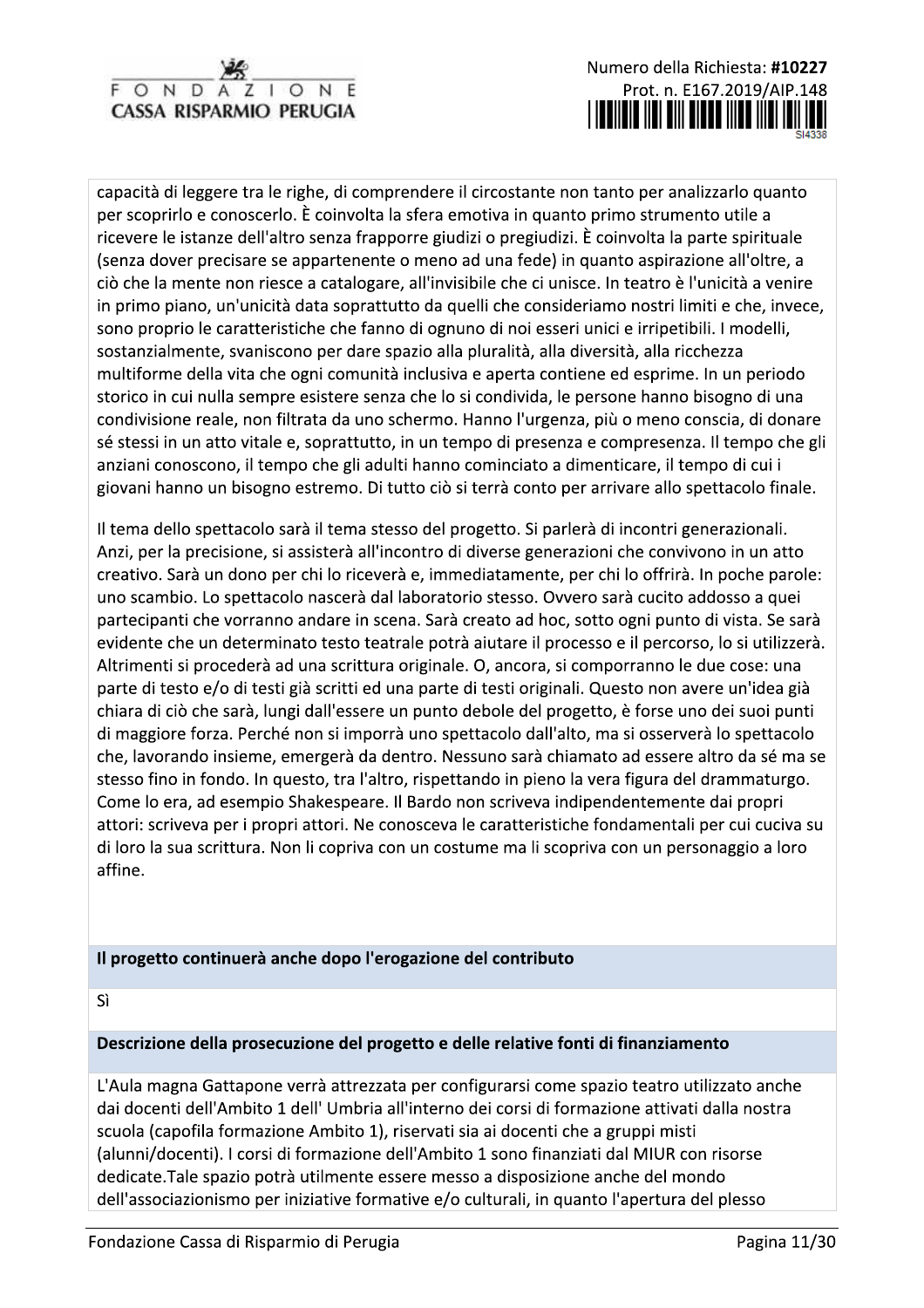#### $O N$  $\Box$  $\Omega$ **CASSA RISPARMIO PERUGIA**

Numero della Richiesta: #10227 Prot. n. E167.2019/AIP.148 

scolastico nel quale è inserita l'aula magna sarà garantito da risorse interne all'istituto stesso, senza oneri aggiuntivi.

| <b>Tempi</b> |  |
|--------------|--|
| Data inizio  |  |
| 15/10/2019   |  |
| Data fine    |  |
| 15/04/2020   |  |

#### **Azioni**

#### Descrizione delle azioni intraprese nel progetto

La prima fase prevede più laboratori dapprima separati per età e abbinati a momenti di approfondimento, una serie di incontri intermedi destinati all'Università della Terza Età. Una serie di lezioni/spettacolo durante le quali, interloquendo liberamente con i presenti, si parlerà loro del teatro usando ogni volta un diverso testo di riferimento. Potrà essere "Romeo e Giulietta" o "Antigone" o "Amleto" o "Le fenicie"... o qualunque altro testo utile alla condivisione del sapere teatrale. Si chiederà di produrre materiale scritto riguardante la propria vita, perché è questo il tesoro troppe volte sottovalutato in mano alle persone anziane: l'esperienza. Un'esperienza che, se non condivisa, rischia di andare persa "avvelenando" sia chi ne è portatore, sia chi ne potrebbe beneficiare: i giovani. Storie. Le persone anziane solitamente amano raccontare le proprie storie. Il drammaturgo farà in modo che queste storie vengano portate alla luce e valorizzate. E poi condivise. Non è assolutamente escluso che una parte di queste storie confluiscano poi nella drammaturgia stessa dello spettacolo. Sarà un processo di liberazione. Gli anziani spesso si sentono inutili. Ovviamente non lo sono. Se lo pensano è perché non viene loro concesso di condividere ciò che hanno vissuto, imparato, conosciuto. Allora, sì, ci si può sentire tremendamente inutili. Perché viene sottratta l'essenza stessa di una vita, di un'intera esistenza.

La seconda fase prevede la formazione del gruppo degli attori e degli spettatori per lo spettacolo a Gubbio e a Scheggia. Perché fare uno spettacolo dato che l'aspetto fondamentale è il percorso? Questo è un tempo in cui trapela un potente desiderio di condividere qualcosa di sostanziale con altre persone. C'è il bisogno, l'urgenza, di dire: "Io sono anche questo". E, nell'atto di dirlo, prendere coscienza di sé stessi. Il fatto di doversi impegnare per costruire qualcosa di concreto - e uno spettacolo è qualcosa di estremamente concreto, come ci ricorda lo stesso Shakespeare parlando per bocca di Amleto: "mi serve un fondamento concreto, uno spettacolo" -, il fatto di lavorare insieme per offrire qualcosa ad altri, stimola enormemente il